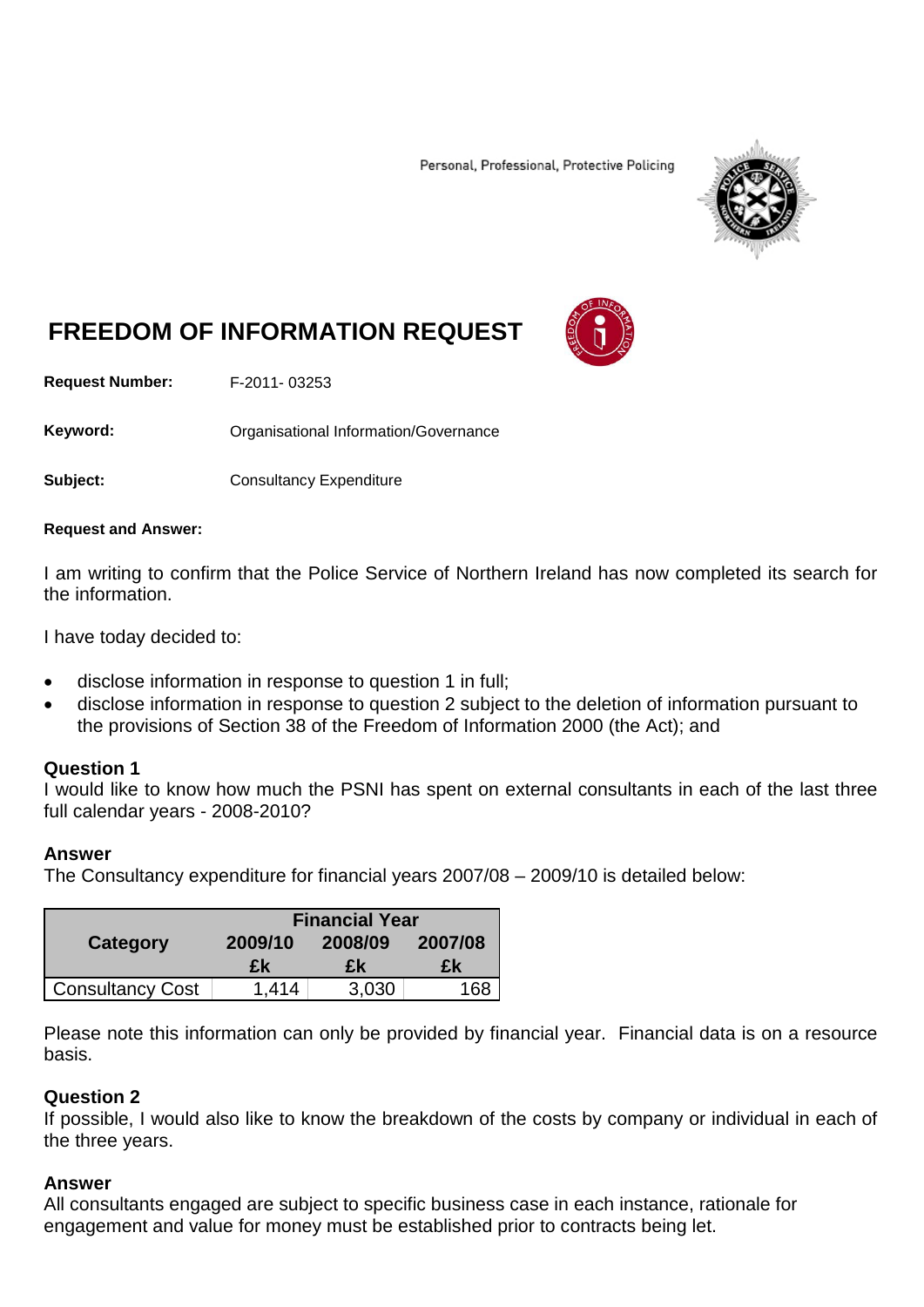Primary spend across these categories relates to IS Strategy Implementation and management and control of new build projects.

Please see the tables at the end of this correspondence detailing the Consultancy Costs for 2007/08, 2008/09 and 2009/10.

Section 17(1) of the Freedom of Information Act 2000 requires the Police Service of Northern Ireland, when refusing to provide such information (because the information is exempt) to provide you the applicant with a notice which:

- (a) states that fact,
- (b) specifies the exemption in question and
- (c) states (if not otherwise apparent) why the exemption applies.

The exemption, as well as the factors the Department considered when deciding where the public interest lies, is listed below:

The information you have requested would require disclosing the names of consultants and companies who provide a service to the PSNI and has been exempted pursuant to the provisions of Section 38 of the Freedom of Information Act.

Section 38 (1)(a)(b) – Health & Safety is a prejudiced based, qualified exemption, this means that it is the Public Authority's responsibility to evidence the Harm and carry out a Public Interest Test.

A summary of the Harm and the Public Interest Test is provided below:

# **HARM**

Releasing the names of consultants engaged by PSNI would be likely to bring the company to the attention of terrorists. The terrorist threat can take a number of forms, as terrorists may use a variety of methods of attack to achieve their objectives. By identifying specific individuals or companies working for the Police Service under the current level of security threat, their personal safety and that of their families and/ or property could be put at risk of terrorist attack.

# **Public Interest Test**

## Factors Favouring Release

Releasing the information would promote openness and transparency. The public would be better informed about the companies engaged by the PSNI in providing a service and it would assist the understanding of how PSNI spend funds for services provided by outside agencies.

## Factors Favouring Retention

Terrorist activity is a real and current threat and the PSNI has a duty of care to protect anyone working for the Service. The PSNI will not disclose any information which may increase the risk of harm to any individual providing a service to the PSNI. To highlight these companies could endanger their employees and that of their families.

# **Decision**

Whilst accountability surrounding the use of public funds is always a strong argument in favour of releasing information, the balance will always favour retention where there is a significant risk to the safety of individuals. Any outside agencies providing services for the PSNI entrust that appropriate decisions are taken with regard to their protection. At this time, the Service is under severe dissident threat and to release the names of companies providing a service to the PSNI could assist terrorists in targeting these individuals. The safety of individuals is of paramount importance and the PSNI will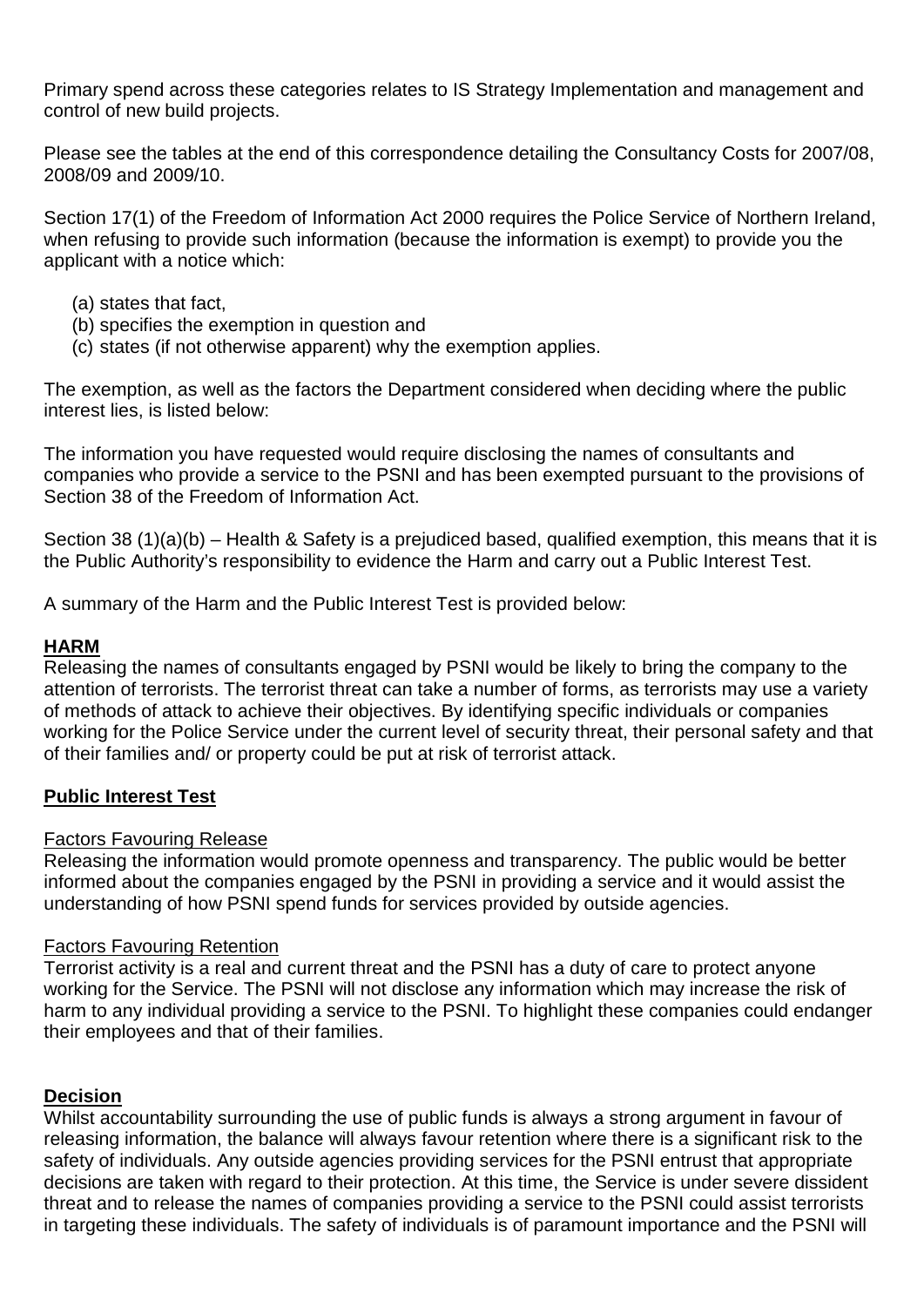not divulge any information which could put lives or property at risk. I believe the prejudice caused by disclosure outweighs the likely benefit to the wider public. At this time, in these circumstances, it is undesirable to provide the names of companies providing a service for PSNI.

If you have any queries regarding your request or the decision please do not hesitate to contact me on 028 9070 0164. When contacting the Freedom of Information Team, please quote the reference number listed at the beginning of this letter.

If you are dissatisfied in any way with the handling of your request, you have the right to request a review. You should do this as soon as possible or in any case within two months of the date of issue of this letter. In the event that you require a review to be undertaken, you can do so by writing to the Head of Freedom of Information, PSNI Headquarters, 65 Knock Road, Belfast, BT5 6LE or by emailing [foi@psni.pnn.police.uk.](mailto:foi@psni.pnn.police.uk)

If following an internal review, carried out by an independent decision maker, you were to remain dissatisfied in any way with the handling of the request you may make a complaint, under Section 50 of the Freedom of Information Act, to the Information Commissioner's Office and ask that they investigate whether the PSNI has complied with the terms of the Freedom of Information Act. You can write to the Information Commissioner at Information Commissioner's Office, Wycliffe House, Water Lane, Wilmslow, Cheshire, SK9 5AF. In most circumstances the Information Commissioner will not investigate a complaint unless an internal review procedure has been carried out, however the Commissioner has the option to investigate the matter at his discretion.

Please be advised that PSNI replies under Freedom of Information may be released into the public domain via our website @ [www.psni.police.uk](http://www.psni.police.uk/)

Personal details in respect of your request have, where applicable, been removed to protect confidentiality.